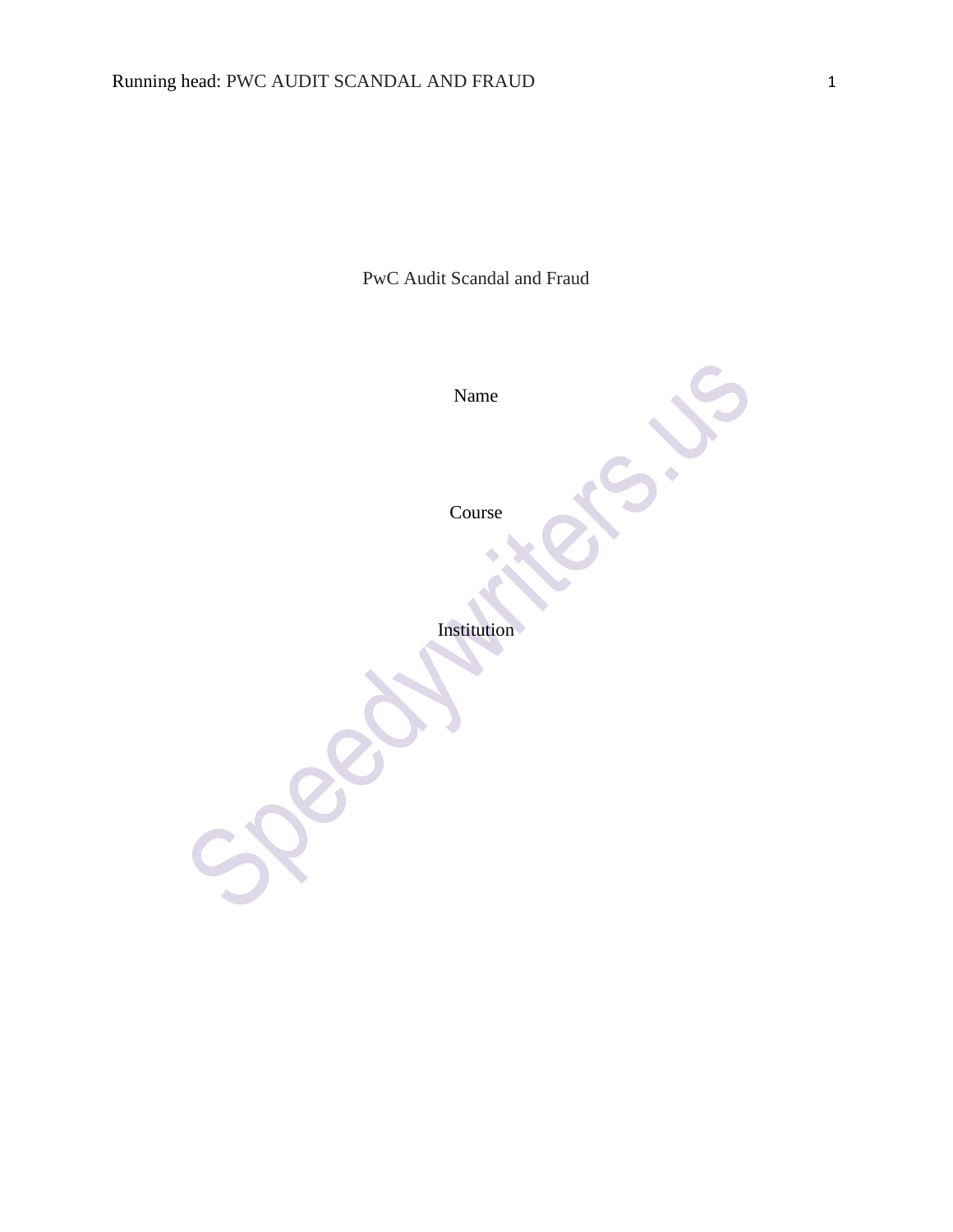# Question 1

The Sarbanes-Oxley Act (SOX) of 2002 has gone to great lengths in enhancing accountability and integrity of financial information presented by public companies. The act lays down specific guidelines to be followed by public companies during preparation of financial reports. It also guides public accounting firms on specific areas they should investigate such procedures in place, internal controls, conformance to policies and other areas when conducting audit checks. The following explains in details how the SOX Act has managed to reduce corporate fraudulent activity and enhance credibility to the public who rely on the financial reports.

# Introduction of new and better auditing practices

The SOX Act brought with it new practices in the auditing and accounting fields. The act lays down specific guidelines to be followed during auditing. One of the notable changes introduced by the act is the relationship between the public company's management and the outside auditors. Prior to the enactment of the act, the public company's management often developed cordial relations with the external auditors, often resulting from the long working periods shared (Carol and Rolf, 2005). This would often cloud judgment by the outside auditors as they were more inclined to overlook certain issues. In addition to this, outside auditors or firms could provide more than one service to the public company. With the enactment of the SOX Act, public companies were required to appoint an independent committee in charge of overseeing the appointment and general conduct of an external auditing firm (Jahmani, 2011). This reduced public companies' control over the external auditors and also their ability to influence the external auditors' decisions.

SOX Act makes the management responsible for accuracy of financial reports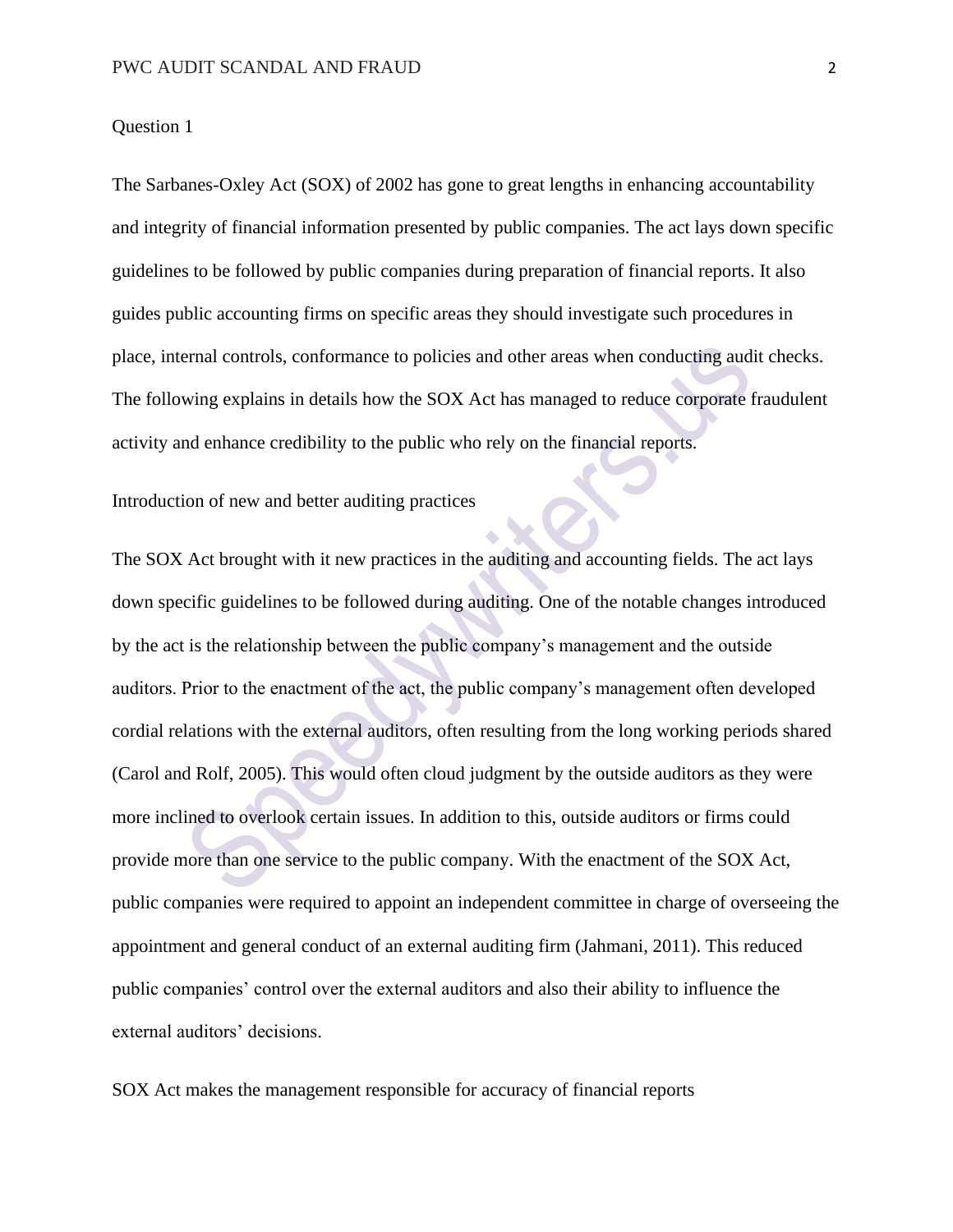The SOX Act holds the management responsible for accuracy of the financial reports. This gives users of such reports assurance of their authenticity. Prior to the SOX Act, the management could pass the blame to other parties such as the auditors or accountants (Carol and Rolf, 2005). A case in point is the downfall of Worldcom and Enron where the management passed the blame to auditors and accountants. This happened prior to the enactment of the act. With the enactment of the act, the Chief Executive Officers (CEOs) as well as the Chief Financial Officers (CFOs) are liable for any misinformation presented in quarterly and final reports (Carol and Rolf, 2005). In addition, the act stipulates that any illegal gains made by the top management must be reimbursed to the company. These provisions have made the top management keen in the affairs of the company especially in the preparation of financial reports. The act puts pressure on the top management to ensure that the financial reports are true and representing the true picture of the state of the company.

More oversight on internal controls

The SOX Act requires all public companies to periodically conduct internal tests that are aimed at reducing fraud. The act requires external auditors to conduct a thorough analysis of the internal controls put in place by the management, in a bid to assess their reliability (Carol and Rolf, 2005). The internal controls are vital to a business since they help establish whether there are violations to a company's business systems. Public companies are required to produce an internal control report at the end of the financial year. External auditors are tasked with the responsibility of ensuring that the internal controls are effective in ensuring accuracy of financial records, proper recording of information and elimination of material weaknesses in financial records (Jahmani, 2011). This has greatly reduced fraudulent reporting by most public companies.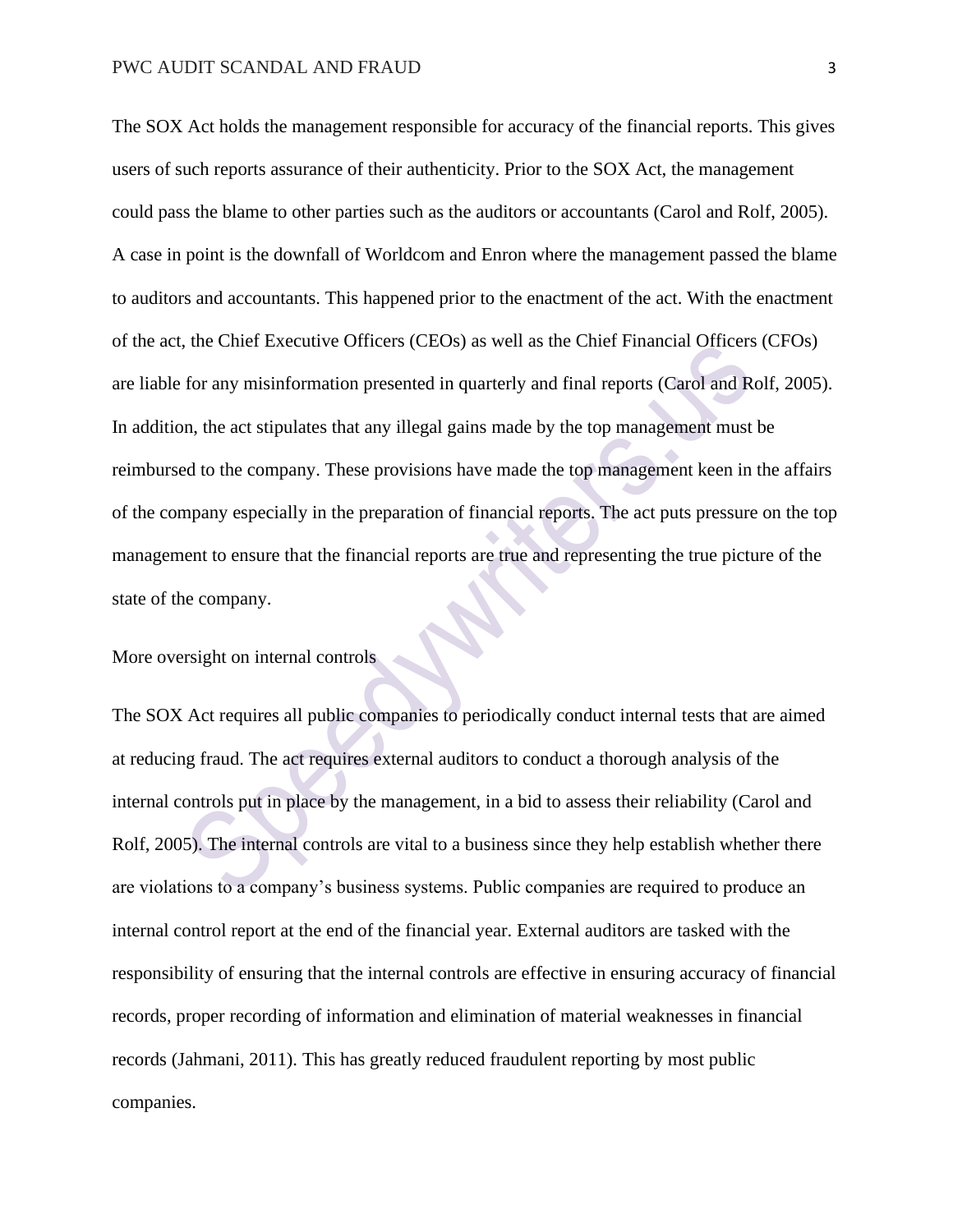## Question 2

The audit of Satyam Computer Services ignited a heated debate over the quality and reliability of the audit report tabled by PWC LLP, an Indian affiliate that conducted the audit. An investigation was launched to determine whether claims made by the company's founder, Ramalinga Raju, had any basis (Norris, 2011). The founder claimed to have fictitiously put the company's assets at \$1 billion. In addition, the reliability of the audit report was put into question after it emerged that some of the accounts reported were dubious.

The magnitude of the erroneous audit report indicates that PWC may have overlooked some of the important auditing standards while assessing Satyam Computer Services. According to Norris (2011), PWC auditors overlooked even the basic procedures that an audit ought to follow. This report faults the auditors who failed to directly verify cash in bank accounts, but instead chose to wholly depend on reports on bank balances provided by Satyam Computer Services' management. The management exploited the loophole and thus gave the auditors fictitious account balances. The auditors did not adhere to auditing standards which resulted to the erroneous audit report. According to SOX Act, auditors must act independently of the public company's management, and no consultation may be provided by the auditors to the public company.

PWC auditors failed to act on conflicting reports on bank account balances issued by various banks and those issued by the management on the same. According to Norris (2011), bank account balances sent to the audit firm significantly differed with those sent by the company's management, yet the auditors disregarded these discrepancies. For instance, the auditors failed to investigate a cash discrepancy of \$ 97.6 million dollars that resulted from differing figures given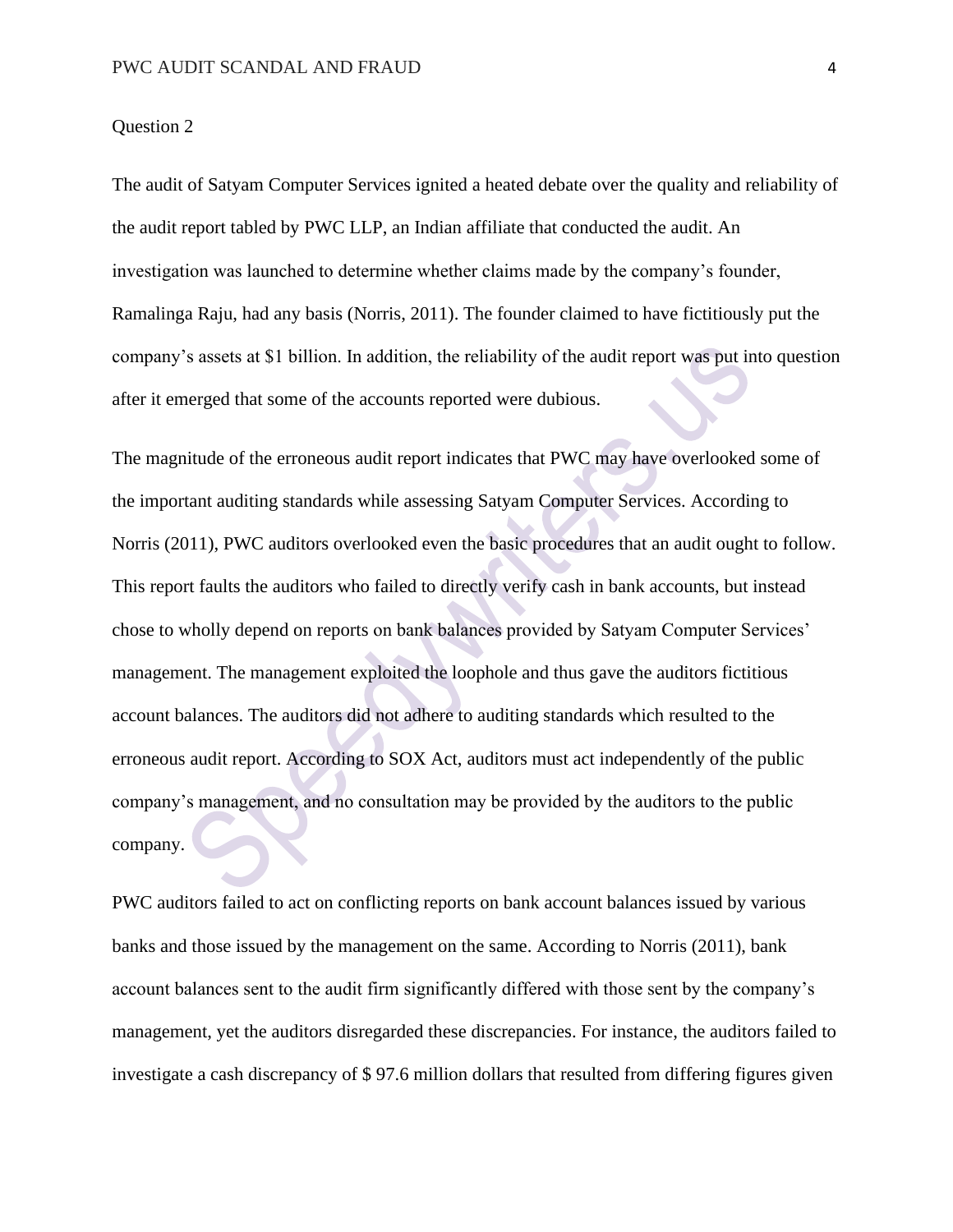by BNP Paribas and Satyam Computer Services management in 2007. In 2008, another cash discrepancy was reported between the management which claimed cash balances of over \$152.9 million while the actual figures released by Citibank showed that cash balances amounted to \$ 330,172 (Norris, 2011). This clearly indicates that auditing standards were not observed. The SOX Act requires that public companies must have robust policies, IT systems and internal controls that are capable of enhancing compliance. In addition, public companies are required to validate or explain reported figures. For instance, companies should explain how reported figures were obtained. The audit team overlooked this critical standard.

#### Question 3

Some analysts have raised suspicion on possible collusion between the auditors and the management to commit fraud. According to Bhasin (2013), PwC auditors were paid twice as much compared to what other auditors were paid in other firms. This indicates that there was a close relationship between Satyam management and the auditors, something which is against auditing standards. According to Francine (2009), PWC and Satyam had developed close relationships that compromised the ideal auditor-client relationship as outlined by auditing standards. In 2008, Satyam and PWC had entered into a contractual agreement whereby PWC marketed Idearc, a consulting firm under Satyam.

Much of the available evidence suggests possible collusion between PWC auditors and Satyam management. It is unlikely that the auditors over-relied on the internal controls and thus failed to perform all the necessary tests. Despite Satyam Computer Services having produced misrepresenting financial reports for over7 years since 2002, PWC auditors were unable to detect the anomalies. This comes even when some of the cash balance anomalies were so apparent that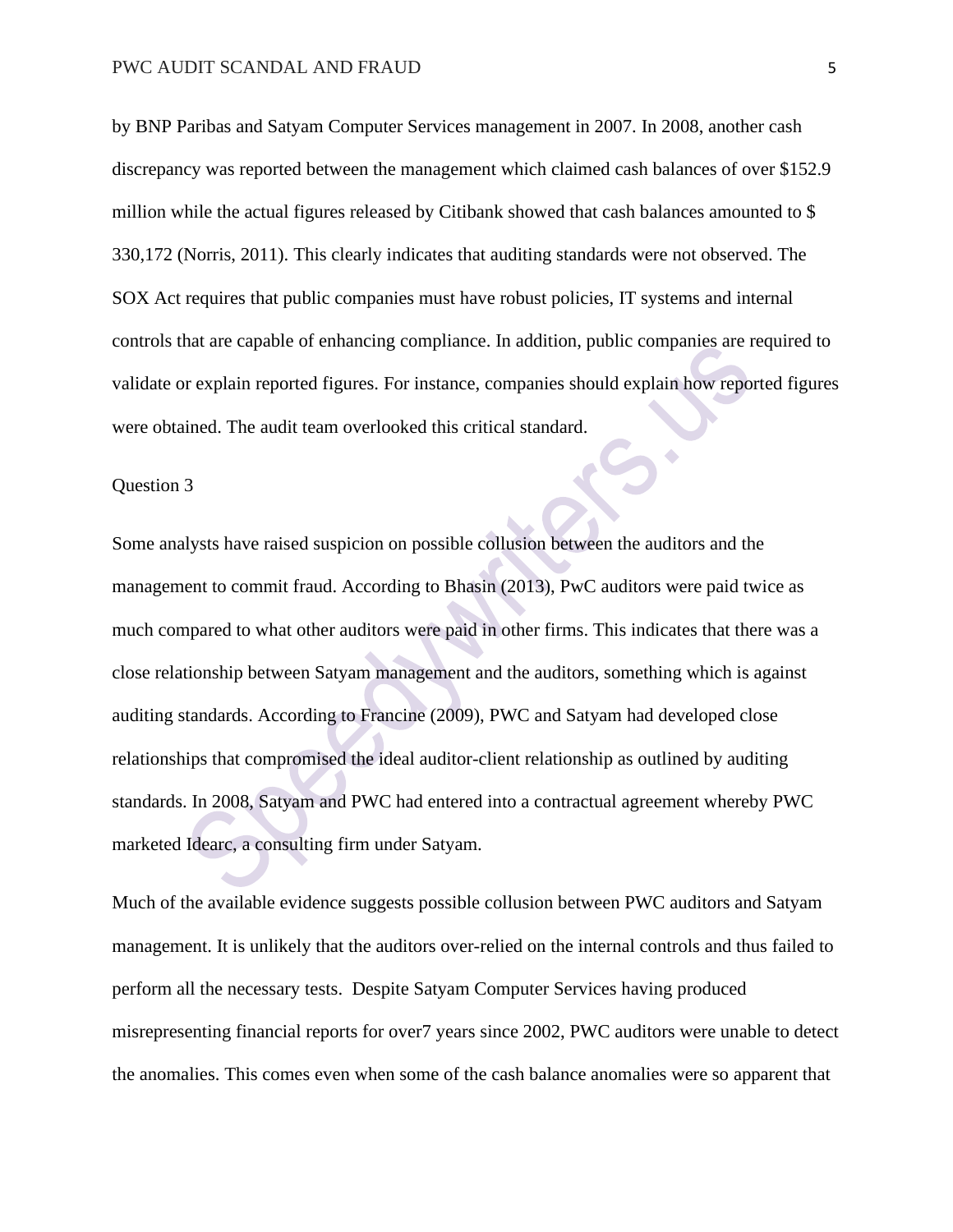it would have been hard for any serious auditors to miss. For instance, Satyam Computer Services claimed to have in excess of \$ 1.04 billion in non-interest bearing accounts. This would have raised alarm among PWC auditors as such an amount of money would basically be channeled to interest bearing accounts (Bhasin, 2013). Even without the reliance on internal controls, such a conspicuous error would easily be singled out.

Despite having been issued with contradictory account balances by BNP Paribas and Citibank, the auditors did not take any step to conduct further tests or to identify the source of the discrepancies. In a normal audit situation, such discrepancies would have necessitated thorough testing of the affected accounts. Surprisingly, just 10 days after a new auditing firm – Merrill Lynch was appointed, fraud cases dating back to 2002 were unearthed (Norris, 2011). This indicates that PWC auditors were either in collusion with the management or grossly inept. A normal audit would basically identify the errors in account balances and raise alarm. Thus, this failure cannot be attributed to overdependence on the internal controls.

In fraud cases where the upper management is involved, internal controls may fail to yield the desired results as they can easily be circumvented. To overcome such limitations, external checks from either auditors or directors are necessary. Available literature indicates that the upper management has a critical role to play in preventing fraud, and in cases where the management lacks integrity, fraud may easily be perpetuated. According to Haugen and Selin (1999), quality of internal controls is largely determined by management's integrity, and the level of technology applied. A study conducted by Sharma and Brahma (2000) found that those in supervisory positions have a critical role to play in averting fraud. In addition, the study also found that fraud often occurs in firms where there is laxity in conformance to procedures and rules. This shows that under no circumstances should auditors rely on internal controls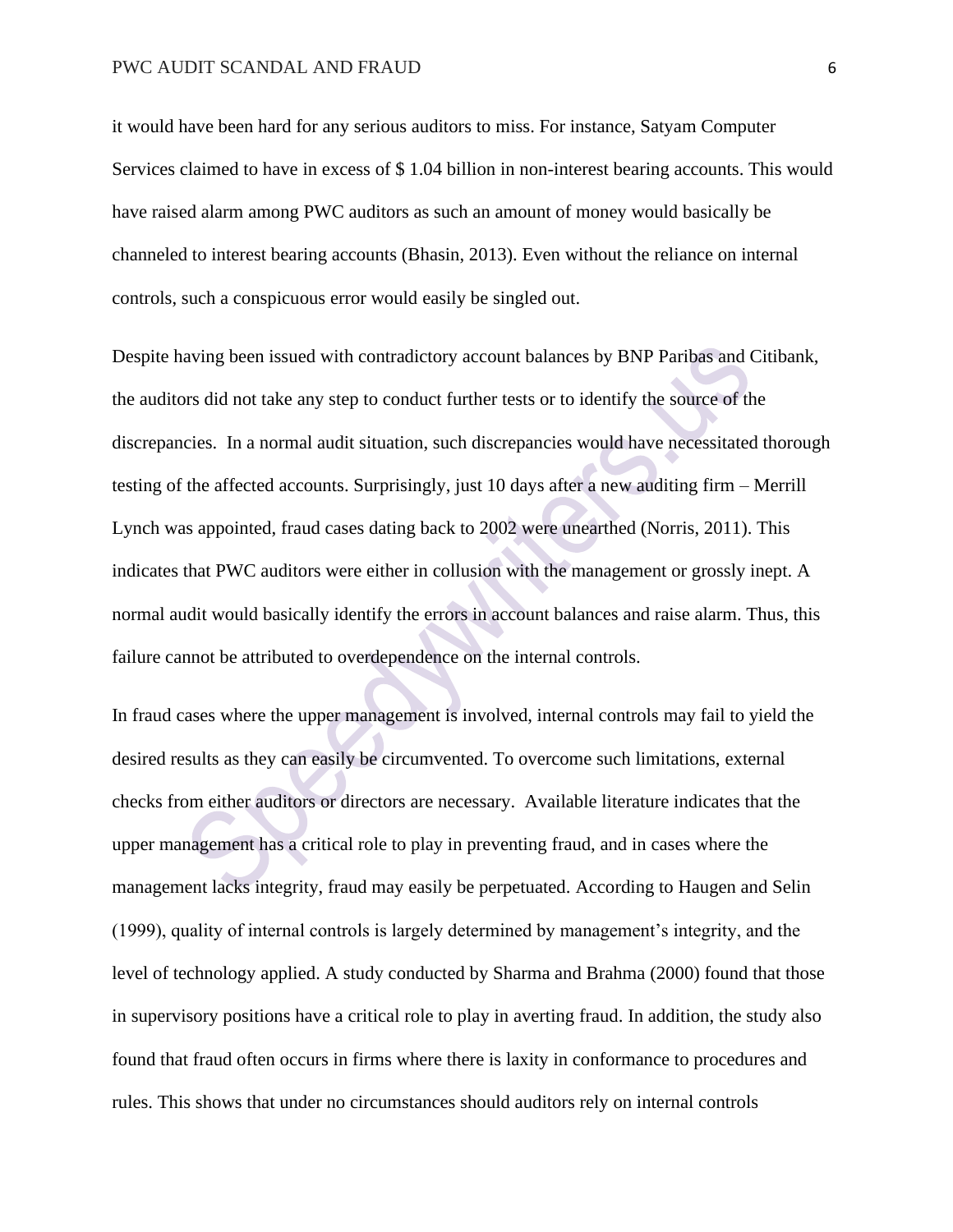established by the management. This is because they can easily be overridden by corrupt individuals in management levels. Bearing such knowledge, PWC auditors would not rely on internal controls over the7-year period that fraud occurred. Thus, the auditors' failure may only be attributed to deficient audits they conducted the entire period.

PWC auditors also failed to ensure that Satyam Computer Services observed the audit procedures to the latter as outlined by the SOX Act. According to Patterson and Range (2009), Satyam failed to prepare a documentation of the internal controls that it had put in place to avert fraud cases as required by the act. The CEO as well as the CFO must attest that the internal controls put in place are reliable and have the capacity to identify fraud or errors in the system (Patterson and Range, 2009). This indicates that the auditors were negligent and only carried out deficient audits that would not unearth any fraud cases. PWC auditors failed to observe the basic auditing procedures, which resulted to fraud being perpetuated for over 7-years.

SPERI